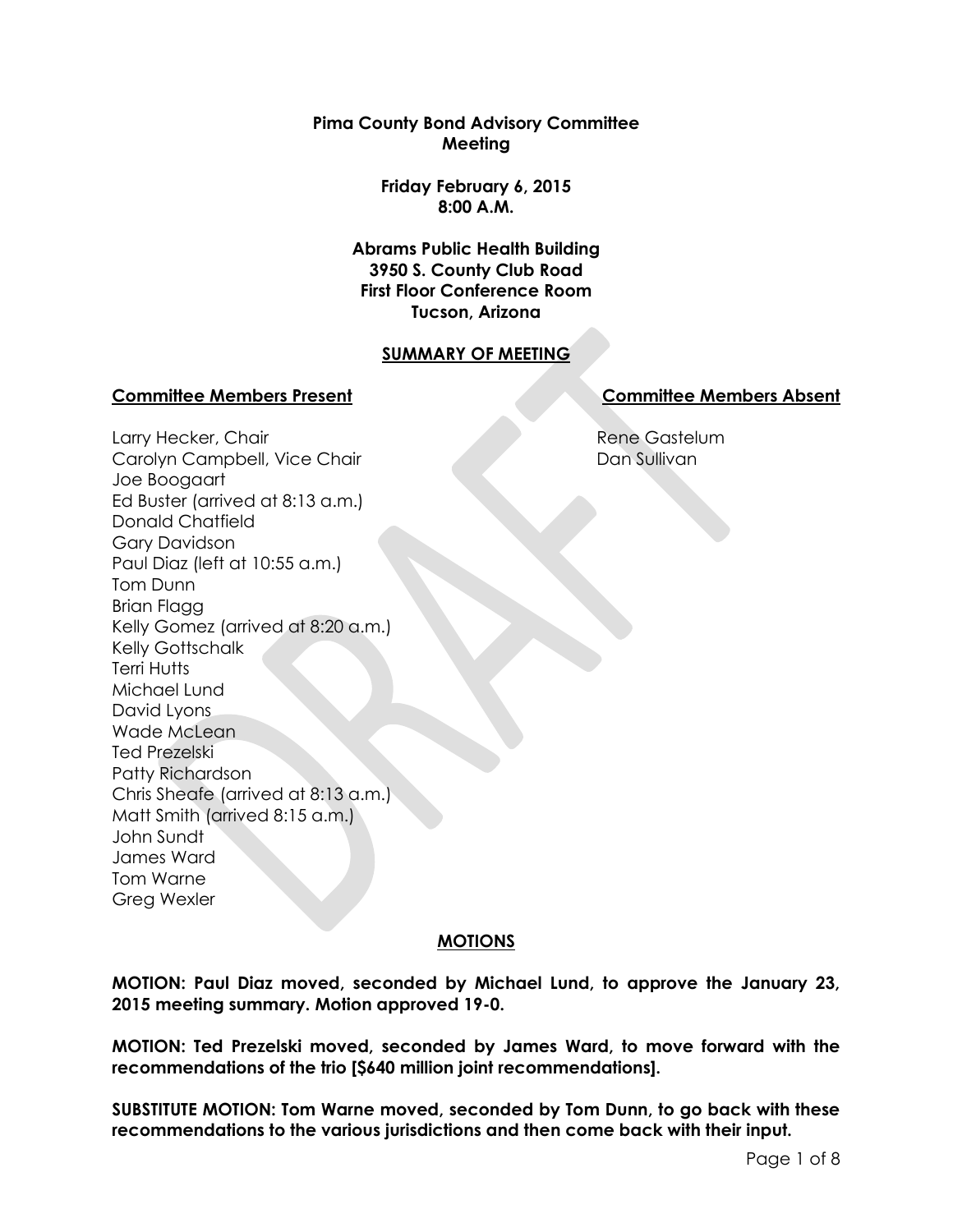**AMENDMENT TO SUBSTITUTE MOTION BY WADE MCLEAN: Add that jurisdictions would also consider impacts to their operation and maintenance budget and how projects would be phased. Tom Warne and Tom Dunn accepted the amendment.**

**RESTATEMENT OF THE SUBSTITUTE MOTION BY CHAIRMAN: To tentatively approve this plan subject to receiving input from jurisdictions on their priorities, phasing and operations and maintenance.** 

**RESTATEMENT OF THE SUBSTITUTE MOTION BY TOM WARNE, MAKER OF THE MOTION: To accept the \$640 million, the dollar amount, then go from that \$640 million back to the jurisdictions, see what they requested, how they prioritize, what is really important, let them consider it, everyone has to live within the \$640 million. Then Wade McLean suggested that phasing be involved because they know which they want first or last, and I accepted that.**

**RESTATEMENT OF THE SUBSTITUTE MOTION BY CHAIRMAN: To send this package to the jurisdictions for feedback on jurisdictional allocation, phasing, project prioritization, and operations and maintenance, and if you add something you have to take it away from something else. Tom Warne, maker of the motion, responded that he agreed 100 percent, with the caveat that if something was allocated to Oro Valley but it is a Marana project then there is good cause to reallocate that project.**

**RESTATEMENT OF THE SUBSTITUTE MOTION BY THE CHAIRMAN WITH CORRECTIONS FROM TOM WARNE, MAKER OF THE MOTION: To tentatively approve the \$640 million dollars [not the joint recommendations package] and ask that the jurisdictions return to us with their priorities on a project basis, their feelings concerning jurisdictional allocation, and phasing. Motion failed 12-9 with 2 abstentions.**

**ORIGINAL MOTION AS RESTATED BY THE CHAIRMAN: To tentatively approve this package with the understanding that there will be public meetings, opportunities to hear from jurisdictions and one more Bond Committee meeting. Motion approved 12-11. Note this motion was later reconsidered and failed on reconsideration.**

**MOTION: Don Chatfield moved, seconded by Paul Diaz, to reconsider the original motion. Motion approved 13-10. Original motion was then restated as moving this package forward to the Board as is. Motion failed 17-6.**

**MOTION: Tom Warne moved, seconded by Kelly Gottshalk, for the Committee to accept \$640 million as the size of the bond package. Motion approved 15-8.**

**MOTION: Ed Buster moved, seconded by Chris Sheafe, to adjourn the meeting. Motion approved 22-0.**

#### **MEETING SUMMARY**

#### 1. Welcome

The meeting began at 8:06 a.m. with a quorum.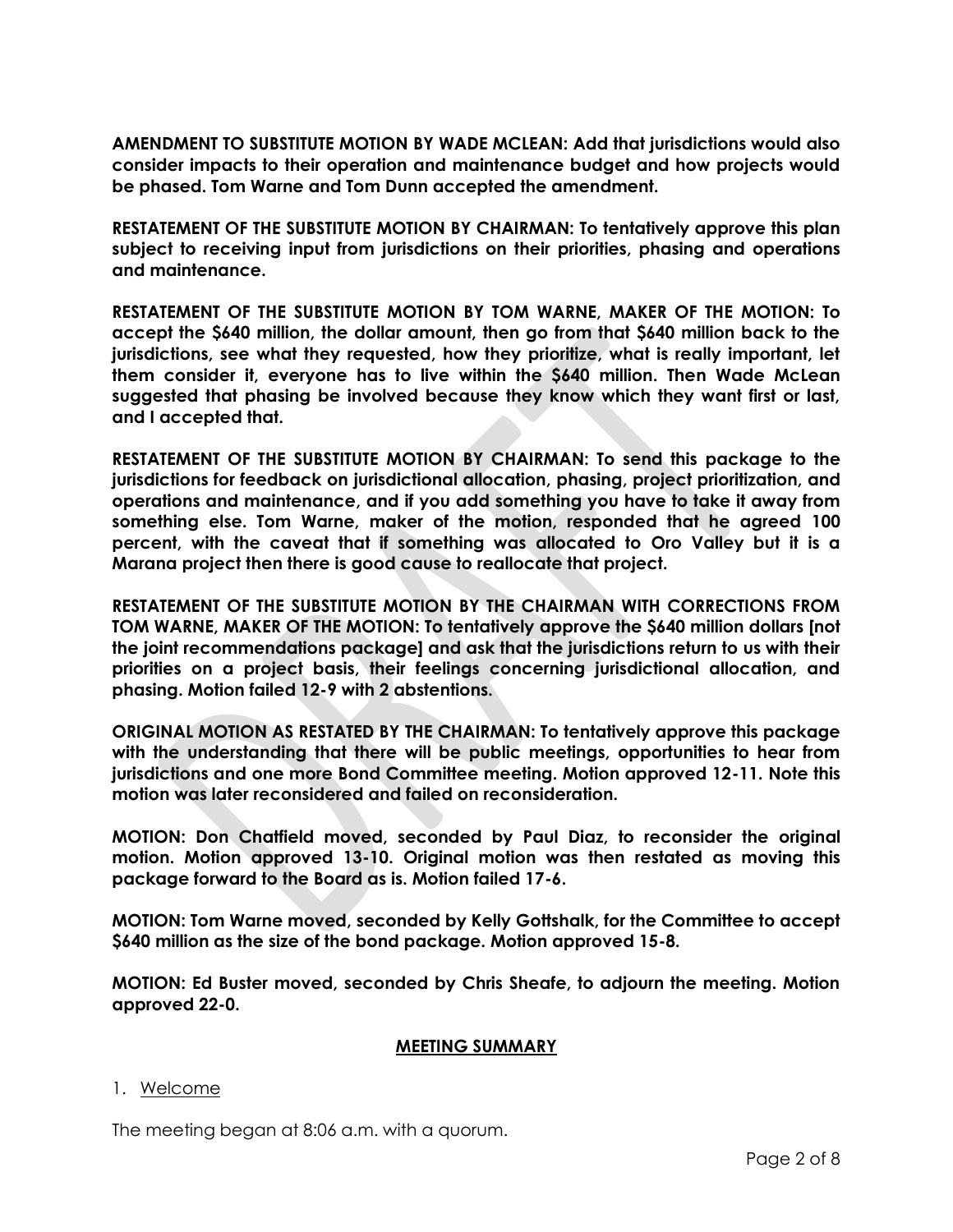# 2. Approval of the January 23, 2015 meeting summary

## **MOTION: Paul Diaz moved, seconded by Michael Lund, to approve the January 23, 2015 meeting summary. Motion approved 19-0.**

# 3. Planning for a possible 2015 bond election – upper limit of total bond package

County Supervisor Richard Elias spoke to the Committee.

County Administrator Chuck Huckelberry summarized his memorandum to the Committee concerning the financial ability of the County to support a \$640 million or \$650 million bond authorization within the conservative parameters that the County has typically used to manage bond debt.

Committee discussion:

- \$640 million would not be sold all at once, but in annual increments over a 10 year period.
- The Committee first recommends which projects to include and at what amount, and then later advises the Board of Supervisors on which projects would be built first over that 10 year period.
- Mr. Huckelberry did not redo the multi-colored graph provided in a prior year that showed the level of bond debt compared to other County debt over time, but he could do so.
- Mr. Huckelberry was complimented on the County's fiscal responsibility during the recession.
- 4. Planning for a possible 2015 bond election upper limit of total bond package

Chairman Hecker summarized the memorandum and joint project recommendations totaling \$640.7 million developed by himself, Vice-Chair Campbell and Mr. Huckelberry. He stressed that these are preliminary recommendations intended to serve as a starting point for the Committee input, discussion and modification. He then offered the following alternatives to the joint recommendations approach: (i) a subcommittee could be formed to make a recommendation to the full committee, (ii) individual members could develop their own alternative recommendations, (iii) the full committee could go through each project again, or (iv) a decision making computer lab hosted by Pima Association of Government. Other documents provided to the Committee prior to this meeting included possible groupings of projects by ballot question and an analysis of the joint recommendations. Nicole Fyffe summarized the analysis of the joint recommendations, which was one method for assessing geographical equity based on the value of projects and corresponding assessed property values necessary to pay back debt.

Committee discussion:

 The City of Tucson and unincorporated Pima County are so large that it is necessary to review maps to assess geographical balance within the city, or between unincorporated communities, as opposed to just determining that the City or unincorporated Pima County received their fair share overall.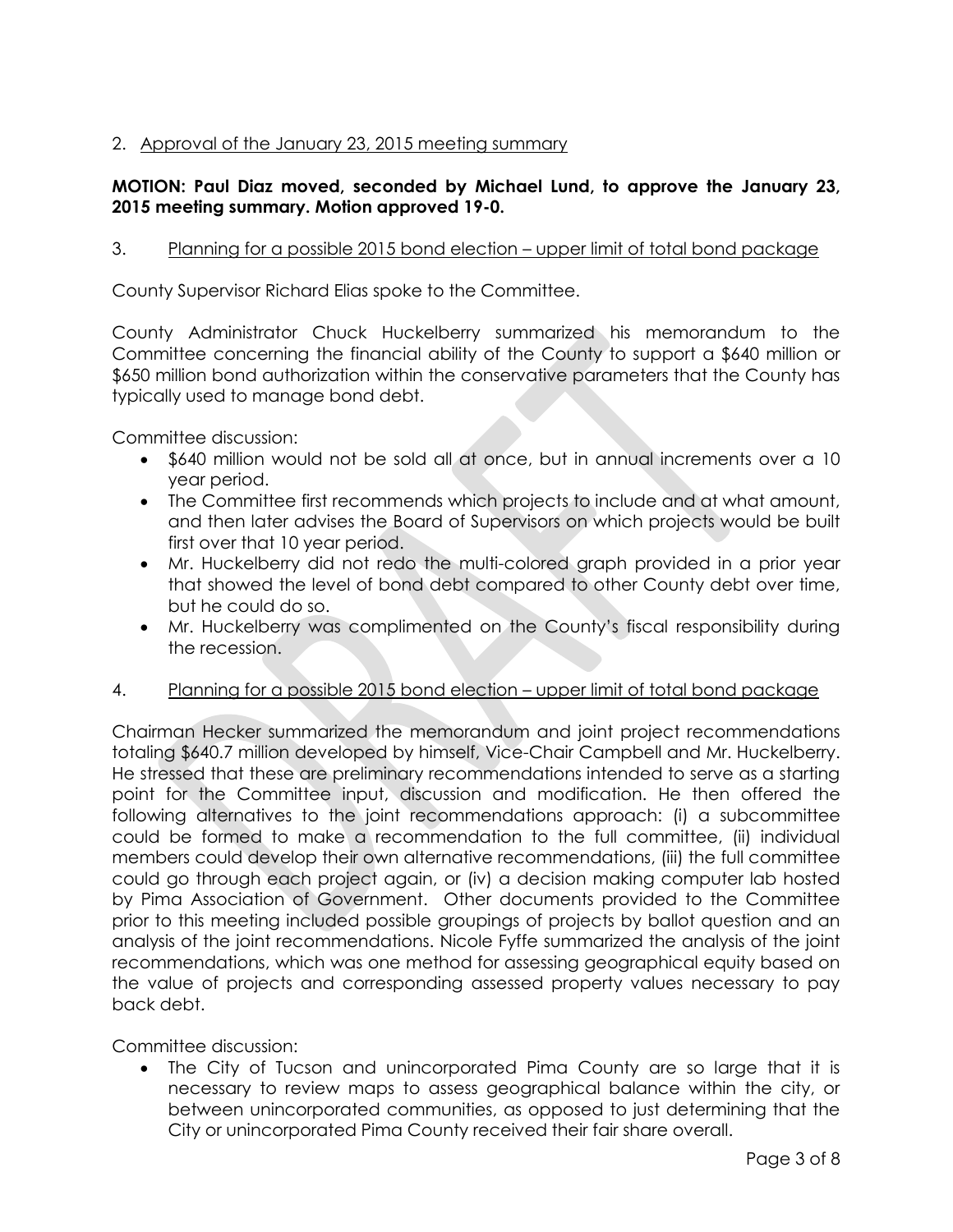- Information provided is a good first step.
- Support for the joint recommendations overall, while some individual project recommendations could have been different.

## **MOTION: Ted Prezelski moved, seconded by James Ward, to move forward with the recommendations of the trio [\$640 million joint recommendations].**

Committee discussion continued:

- Dismay with some of the project level recommendations within the joint recommendations, but overall support and willingness to compromise.
- The joint recommendations appear to be representative of the interests of Committee members.
- Need to keep in mind that the package needs support from three of the five Board of Supervisors.
- It would be a mistake to not go back to the jurisdictions as they may want to allocate their fair share differently.
- Need 50 percent of the vote plus 1, not just the support of the Board of Supervisors.
- Some of the projects located in the City of Tucson are not a priority for the City Council.
- 150 special interests have attended meetings, but they may not represent the will of the total County population.
- City of Tucson is fiscally challenged, but the County is facilitating the City taking on more operating and maintenance obligations.
- Infrastructure deficiencies need to be addressed first.
- Taxpayers should not invest in failed businesses.
- No documentation of 3<sup>rd</sup> party commitments to other funding.
- Perhaps the real reason the County is purchasing land is for the water rights.
- Agreement with taking the joint recommendations back to the jurisdictions.
- Disagreement with a couple of project recommendations, but overall the Chairs and Mr. Huckelberry did a pretty good job.

## **SUBSTITUTE MOTION: Tom Warne moved, seconded by Tom Dunn, to go back with these recommendations to the various jurisdictions and then come back with their input.**

Committee discussion continued:

- Already had substantial input from jurisdictions and they each have a representative on this committee.
- In response to a question, Mr. Huckelberry explained that the open space program actually facilitates other bond projects by providing the endangered species mitigation for those project, and it's a multigenerational investment.
- Support for checking in with jurisdictions to see if cuts to their projects impact the feasibility of the projects.
- Objection to the Chairs and Mr. Huckelberry developing recommendations since the Committee never discussed that process.
- Some cuts to projects are inexplicable and never discussed at these meetings.
- Supervisor Valadez was quoted on the radio as stating that this is not the right time for a bond election because people are still concerned about the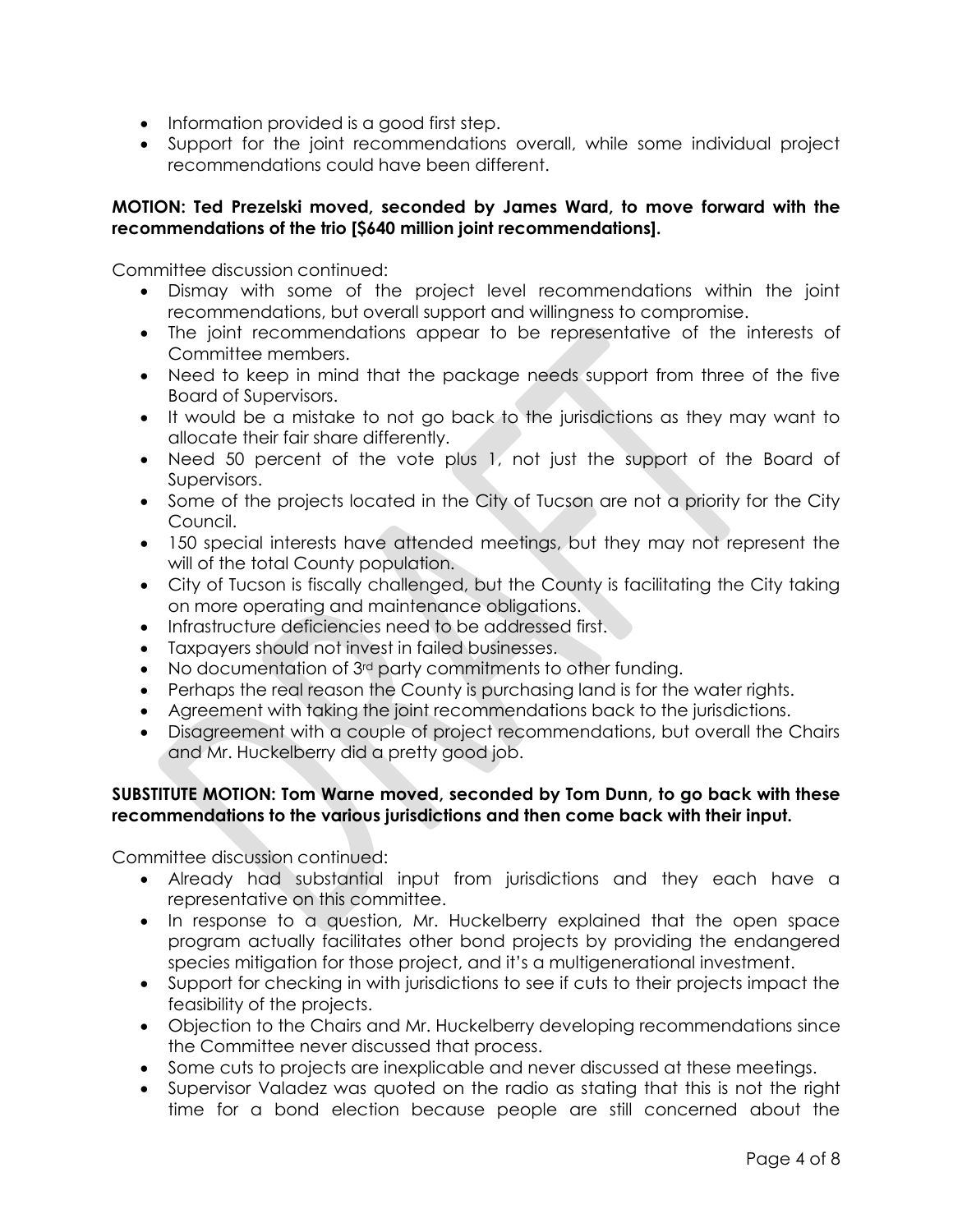economy, and that his office hears most about road conditions and need for jobs.

- The joint recommendations continue to ignore some geographical areas.
- We need to address the road issue.
- Rillito race track \$14 million conversion project was unanimously approved by this Committee, yet the Joint Recommendations show a reduction to \$8 million with some of the funds going to the horse racing grandstands. Mr. Huckelberry replied that he was unaware that the grandstands were part of the \$8 million and would not support that. He agrees the project changes need to be discussed. Present operators have made statements that they may seek another referendum in support of horseracing and we need to avoid that if possible.
- Committee has been unable to reduce the package to the amount necessary and therefore these joint recommendations should be supported.
- Do not support going back to the jurisdictions or soliciting more public input as we have heard from so many people already over all these years.
- Appreciate the leadership shown by developing the joint recommendations.
- Support more jurisdictional input and also asking them what phasing they'd like to see so that they can manage budgetary impacts from operation and maintenance costs.

## **AMENDMENT TO SUBSTITUTE MOTION BY WADE MCLEAN: Add that jurisdictions would also consider impacts to their operation and maintenance budget and how projects would be phased. Tom Warne and Tom Dunn accepted the amendment.**

- Tucson Police Department facilities should be considered regional benefit projects and the County's substation was misallocated to the City's share.
- Need consensus of support from jurisdictions.
- Public safety projects were submitted towards the end of the process and alternatives were provided.
- The diversity of support shown in letters for the open space program is impressive.
- John C. Scott recently stated that he thought voters would be willing to vote for a bond issue.
- Supervisor Valadez is pragmatic and wants to see his constituents served.
- In 2004 the economy was a lot different; we've now had 8 years of recession and it could be difficult for organizations to raise matching funds.
- The amount for open space marginalizes other needed projects for today's generations.
- Not in favor of passing the joint recommendations as is.
- Need more public input and open houses.

## **RESTATEMENT OF THE MOTION BY CHAIRMAN: To tentatively approve this plan subject to receiving input from jurisdictions on their priorities, phasing and operations and maintenance.**

Committee discussion continued:

- Would like to have known Chairman Hecker and Vice-Chair Campbell were meeting, and should have included other members.
- Cannot support a total package of more than \$500 million.
- Request for restatement of the motion.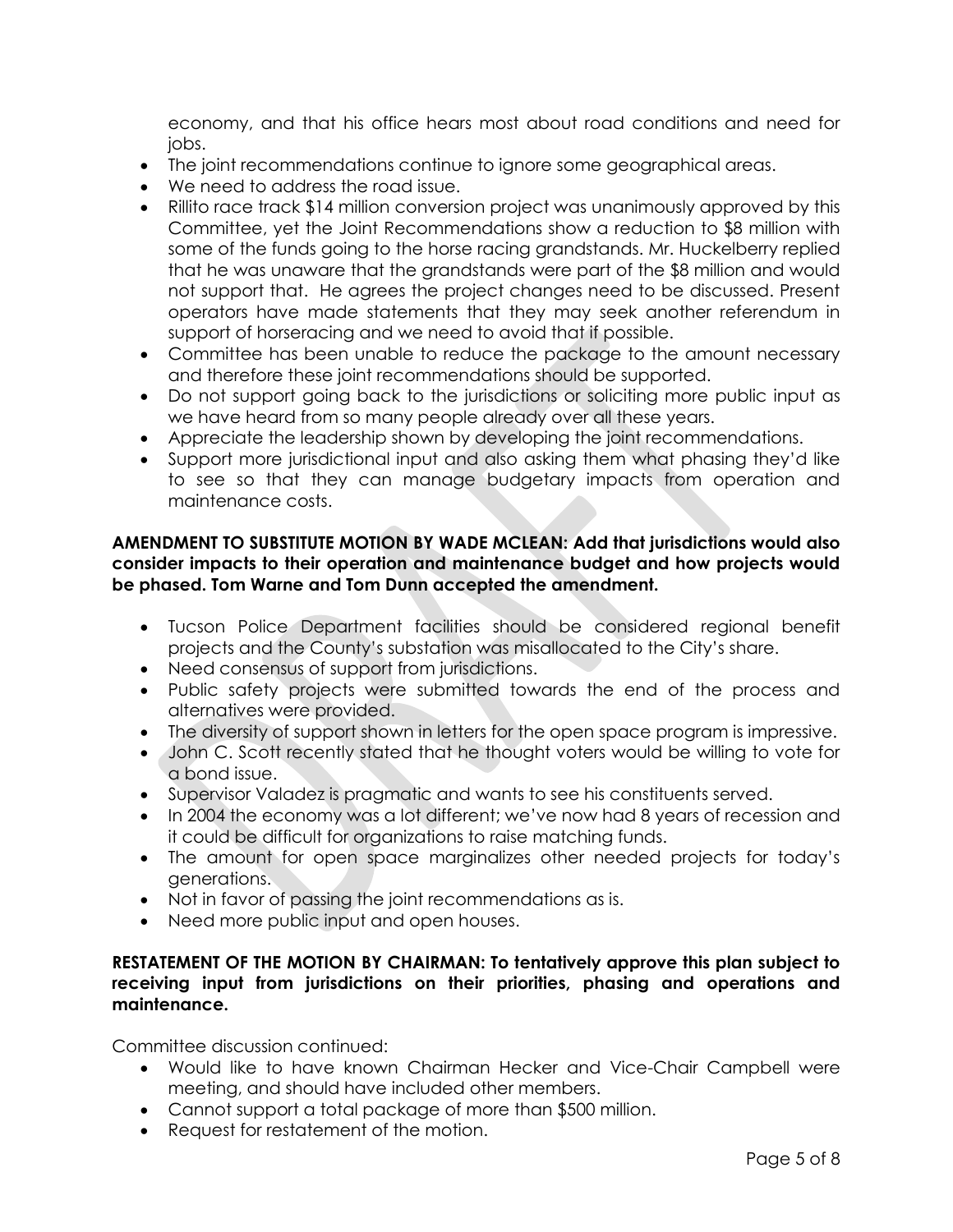**RESTATEMENT OF THE SUBSTITUTE MOTION BY TOM WARNE, MAKER OF THE MOTION: To accept the \$640 million, the dollar amount, then go from that \$640 million back to the jurisdictions, see what they requested, how they prioritize, what is really important, let them consider it, everyone has to live within the \$640 million. Then Wade McLean suggested that phasing be involved because they know which they want first or last, and I accepted that.** 

Committee discussion continued:

- Can we get feedback in time before next meeting on February 27 from the City of Tucson? Response was yes from Kelly Gottschalk.
- Does motion mean that he City of Tucson can take project funding from Marana for example? No, said Tom Warne, but if a project was unfairly allocated to the wrong jurisdiction, it needs to be corrected.
- City of Tucson needs to take a look at the \$640 million jointly recommended, and how project funding was allocated, and did the City get its fair share. This can be done by taking the regional projects off the top, then looking at the pro rata share for the City.
- We have considered the jurisdictional requests and input for many years and this additional process is concerning as it could just increase the total amount again.
- Request for restatement of the motion.

**RESTATEMENT OF THE SUBSTITUTE MOTION BY CHAIRMAN: To send this package to the jurisdictions for feedback on jurisdictional allocation, phasing, project prioritization, and operations and maintenance, and if you add something you have to take it away from something else. Tom Warne, maker of the motion, responded that he agreed 100 percent, with the caveat that if something was allocated to Oro Valley but it is a Marana project then there is good cause to reallocate that project.** 

Committee discussion continued:

- Public input has been continuous. Support for original motion.
- Want to strive for jurisdictional consensus.
- Should the Committee ask the Board for direction on whether \$640 million is ok.
- Board has not heard all of the public input that the Committee has heard and therefore the Committee is a better judge at this point.
- Board appoints committee members, as does Oro Valley and the representative for Oro Valley stated support for the joint recommendations.
- Appears the only hold up is the City of Tucson.
- Will City stay within its fair share? Kelly Gottschalk responded, yes, so long as it is in fact the City's fair share.
- Most people have no idea whether a park is in one jurisdiction or another.
- Agree, but there are no projects in Ward 3 and it is bigger than some of the other cities.
- Request to call the motion.
- Need to vote on substitute motion first

**RESTATEMENT OF THE SUBSTITUTE MOTION BY THE CHAIRMAN WITH CORRECTIONS FROM TOM WARNE, MAKER OF THE MOTION: To tentatively approve the \$640 million dollars [not the joint recommendations package] and ask that the jurisdictions return to us with their**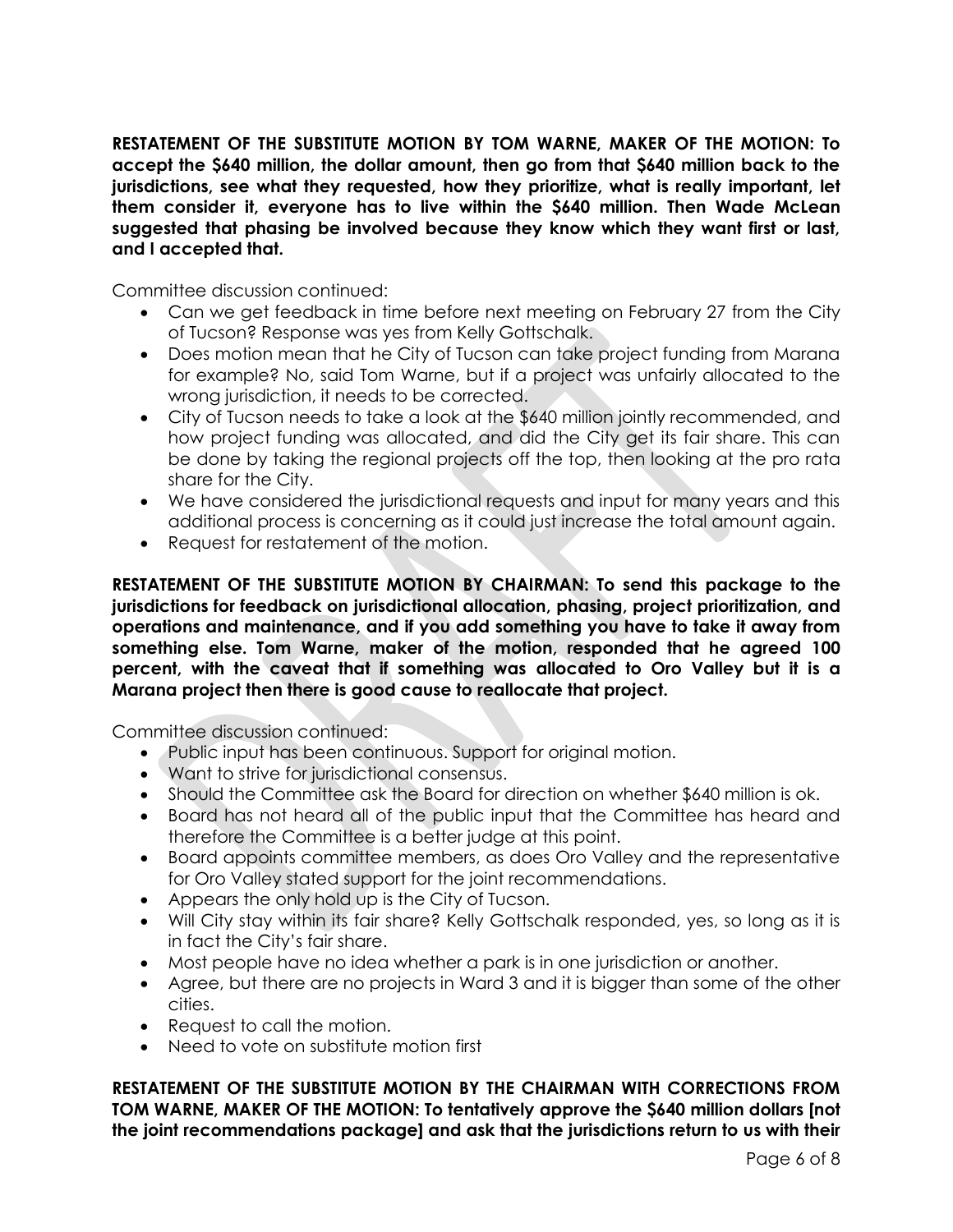**priorities on a project basis, their feelings concerning jurisdictional allocation, and phasing. Motion failed 12-9 with 2 abstentions.**

**ORIGINAL MOTION AS RESTATED BY THE CHAIRMAN: To tentatively approve this package with the understanding that there will be public meetings, opportunities to hear from jurisdictions and one more Bond Committee meeting. Motion approved 12-11. Note this motion was later reconsidered and failed on reconsideration.**

#### 5. Next Meeting

Chairman Hecker stated that the next Committee meeting would be on February 27 and that staff would hold public open houses before then to receive in-put on the package and that the Committee would then have the benefit of that additional input to consider at the February 27 meeting.

Committee discussion:

- Confusion as to whether the last motion forwarded to the Board the \$640 million joint recommendations, and if so whether there is a need to meet again.
- Could discuss project phasing at next meeting.

Ted Prezelski asked if at a future meeting the Committee could receive information on how the election would be conducted since the City conducts mail only elections and the County does not. Mr. Huckelberry replied that the County is prohibited by statute from conducting mail only elections. The County will have precincts open and will direct any city voters to the appropriate office. Mr. Prezelski said he was still concerned and requested a memo with more information.

Chairman Hecker stated that he would oppose the motion to cancel the next meeting as he misunderstood the previous motion forwarding the joint recommendation to the Board, and thought it was to give the Committee time to discussion the joint recommendations, get public input, and jurisdictional input.

Committee discussion included reconsidering the last approved motion or asking the Board for direction concerning the upper limit of bond funding for a bond package. Various motions were made and withdrawn, including a motion to cancel the next meeting. The following motions were the final version of the motions that were actually voted on.

**MOTION: Don Chatfield moved, seconded by Paul Diaz, to reconsider the original motion. Motion approved 13-10. Original motion was then restated as moving this package forward to the Board as is. Motion failed 17-6.**

#### **MOTION: Tom Warne moved, seconded by Kelly Gottshalk, for the Committee to accept \$640 million as the size of the bond package. Motion approved 15-8.**

Patty Richardson noted that the Committee now has 3 weeks before the next meeting to review the joint recommendations and get input.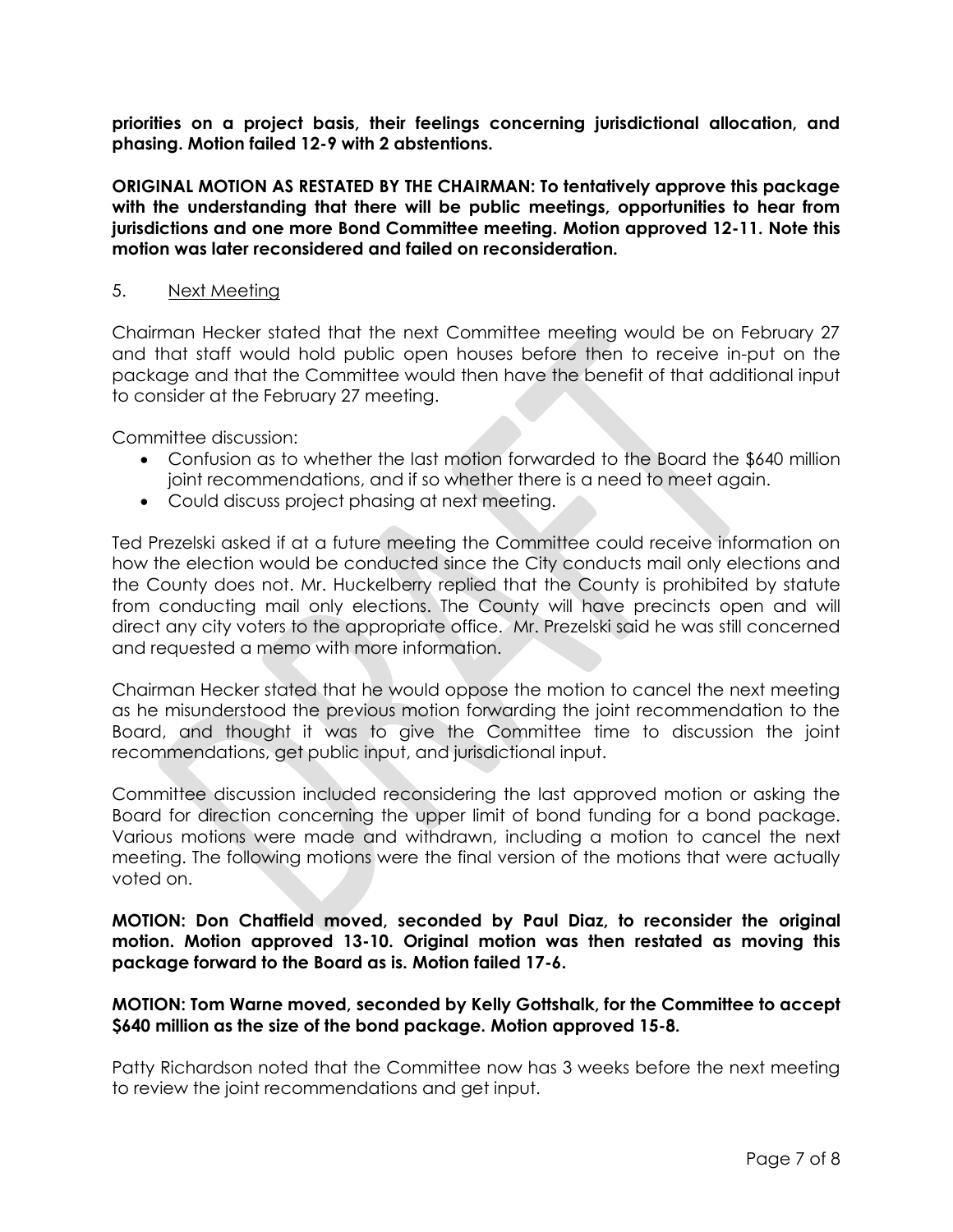The next meeting will be held on February 27 and an agenda item will be to continue discussing the \$640 million joint recommendations.

6. Call to the Audience

Dave Devine stated that politics is messy.

Mark Blakeman spoke on behalf of the Symphony and asked for discussion concerning the \$5 million request for a match.

Karla Van Drunen Littoy spoke in support of the Downtown Community Theaters and Cultural Landscape project and stated that it would be hard to deliver that project with a 30 percent cut in funding.

Tom Sheridan spoke in support of the Altar Valley Watershed Restoration project and stated that while the proponents are willing to accept a cut in bond funding, they would like to see at least \$500,000 restored to the project.

Judy Bowser stated that she lives in Oro Valley and supports the Downtown Community Theaters and Cultural Landscape project.

Anne Maley spoke in support of the Old Tucson repurposing project and stated that it would be difficult for her organization to raise the recommended funding through a capital campaign.

Pima County Supervisor Ally Miller spoke about additional tax rate increases that may be necessary, rising sewer fees, road conditions, the preference to receive a project specific package of recommendations from the Committee as opposed to just a number, and questioned the recommendation to delete bond funding for election equipment.

#### 7. Meeting Adjourned

## **MOTION: Ed Buster moved, seconded by Chris Sheafe, to adjourn the meeting. Motion approved 22-0.**

Meeting adjourned at 10:58 a.m.

**Note that speaker cards for those members of the audience that selected not to speak or submitted speaker cards but did not speak are attached to this meeting summary.**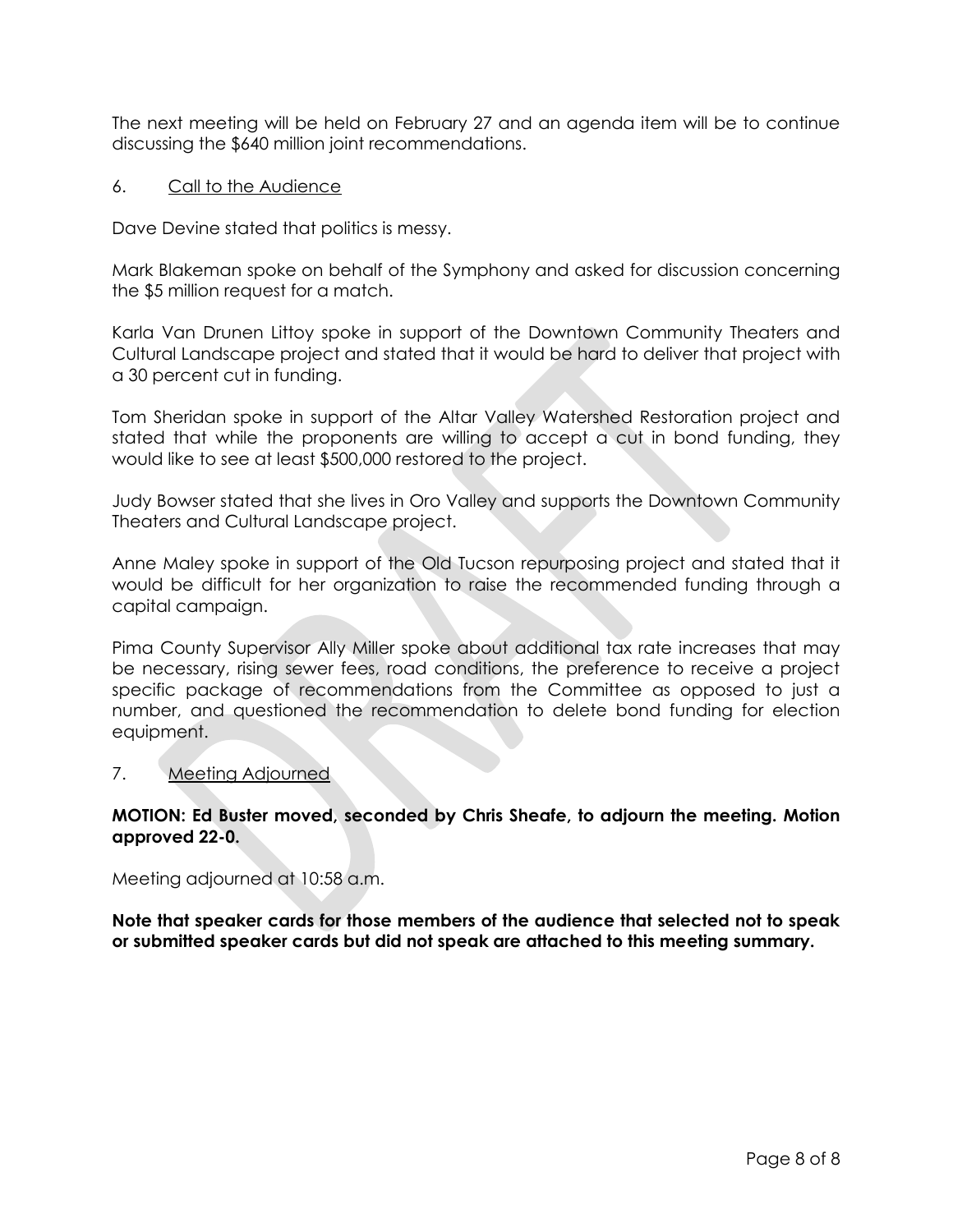$\frac{1}{M}$  Theo Missipping the speak but submit the following comments: If you would like to address the Committee on any agenda item, and front door to husichall as an integral part of downtown support TCC Cultural development conference conte  $2IP 85$ ADDRESS 2644 N. Gorrette (Circle One) OPPOSED/SUPPORT/UNDECIDED TELEPHONE NUMBER  $\mathscr{L}$   $979.5941$ **BEAKER CARD** NAME  $ArthwStables$  $CITV$   $\frac{1}{10}$   $M/100$   $STR$   $\frac{1}{100}$ Page 1 AGENDA ITEM DESCRIPTION: AGENDA ITEM NO.:  $\mathcal{L}$  omments (Please Print)

| COMMENTS to the go munitive a strofe<br>$\frac{1}{\sqrt{1}}\frac{1}{\sqrt{1}}\frac{1}{\sqrt{1}}\frac{1}{\sqrt{1}}$ state $\frac{1}{\sqrt{1}}$ and $\frac{1}{\sqrt{1}}\frac{1}{\sqrt{1}}$<br>TELEPHONE NUMBER $S\mathcal{ID} - \mathcal{Q} \mathcal{L} \mathcal{D} - \mathcal{Q} \mathcal{L} \mathcal{I} \mathcal{I} \mathcal{I}$<br>(Please Print) |
|----------------------------------------------------------------------------------------------------------------------------------------------------------------------------------------------------------------------------------------------------------------------------------------------------------------------------------------------------|
|----------------------------------------------------------------------------------------------------------------------------------------------------------------------------------------------------------------------------------------------------------------------------------------------------------------------------------------------------|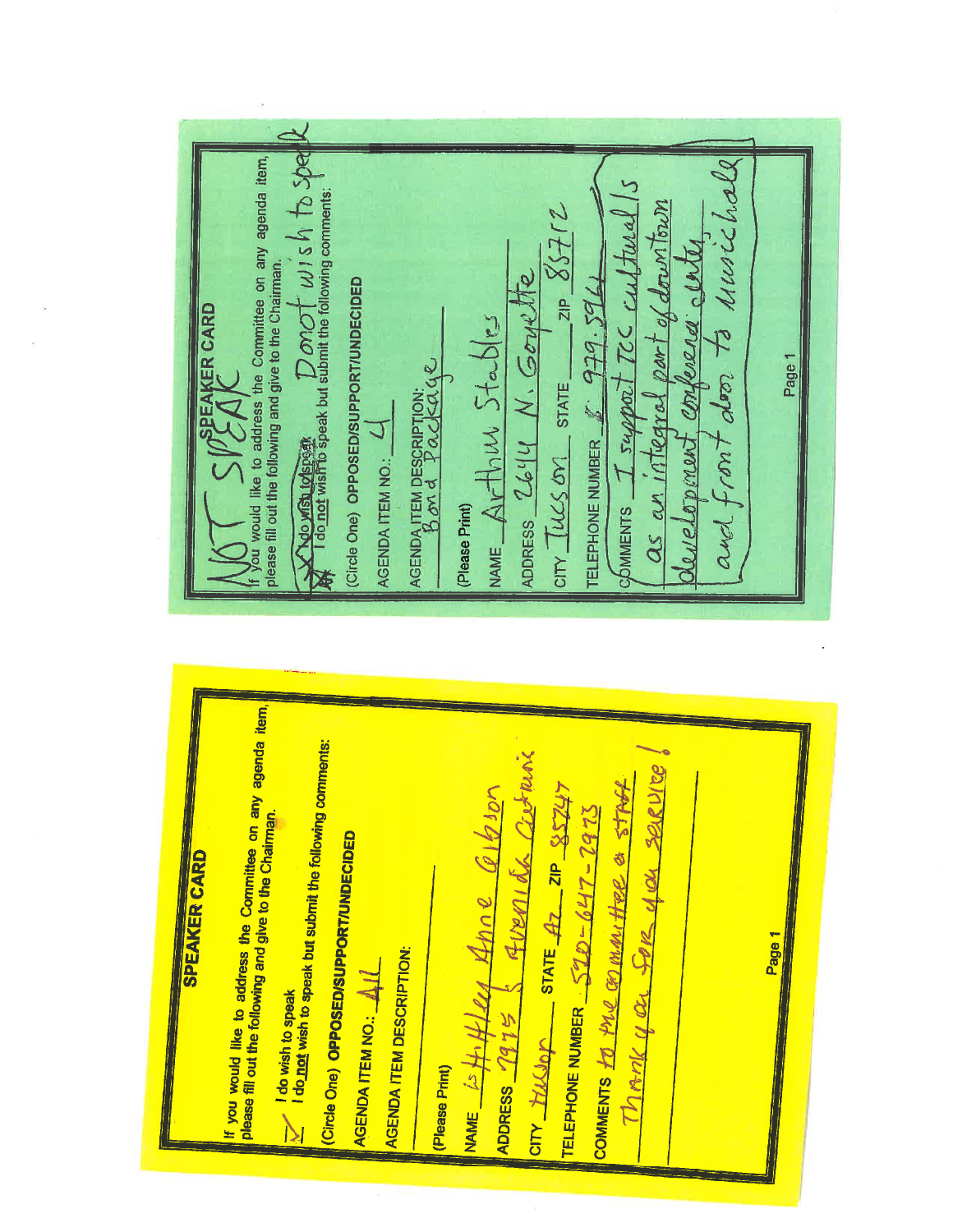If you would like to address the Committee on any agenda item, please fill out the following and give to the Chairman. 21P85745 (OV2) esmillion for the TCC Cullared amer.  $\frac{1}{2}$  do wish to speak<br> $\frac{1}{4}$  do not wish to speak but submit the following comments: Chiming da This is critical for the culture for this town one generatives to COMMENTS Were consider the full AGENDA ITEMPESCRIPTION: 100 + HT. / OLL (Circle One) OPPOSED/SUPPORT/UNDECIDED TELEPHONE NUMBER  $\frac{991-7296}{69}$ **SPEAKER CARD** Page 1  $5332$ AGENDA ITEM NO.:  $IV \propto$ **STATE** (Please Print) COMe. **ADDRESS NAME** CITY\_ If you would like to address the Committee on any agenda item, **1** do wish to speak<br> $\frac{1}{x}$  1 do not wish to speak but submit the following comments: **COMMENTS**  $\frac{\Lambda}{c}$  rew bonds  $\epsilon$  $\omega$ 0300 STATE  $A$  2 ZIP  $85.724$ please fill out the following and give to the Chairman. ADDRESS  $5825$  N  $C_d$ Ne Theory TELEPHONE NUMBER  $520.276486$ (Circle One) OPPOSED/SUPPORT/UNDECIDED **SPEAKER CARD** Page 1 NAME Grady  $k$  hodes **AGENDA ITEM DESCRIPTION:**<br>1) vatt Good AGENDA ITEM NO.: Crou (Please Print)  $H_{\alpha}$   $+$ 

CITY<sup>1</sup>